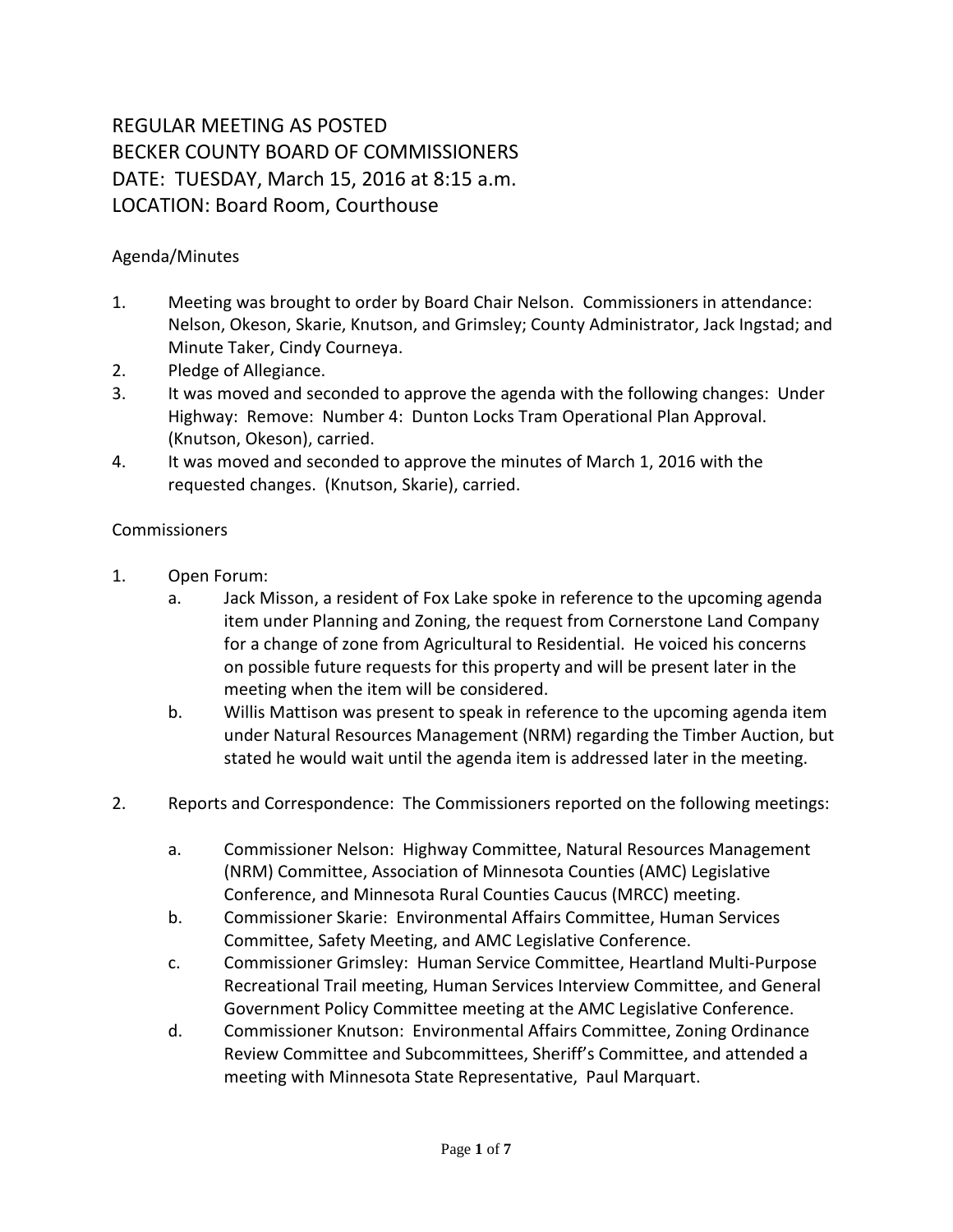- e. Commission Okeson: Sheriff's Committee, Highway Committee, and AMC Legislative Conference.
- f. County Administrator, Jack Ingstad provided an update on the status of the jail construction project. Options were discussed, with it reported that there is no final recommendation available yet on either the downtown remodel versus a stand-alone jail facility.
- 3. It was moved and seconded to add to the agenda: Greater MN Regional Parks and Trails Membership Renewal and Dues. (Grimsley, Okeson), carried.
- 4. It was moved and seconded to approve the renewal of the membership to the Greater MN Regional Parks and Trails and the payment of \$300.00 for 2016 dues. (Grimsley, Knutson), carried.
- 5. Appointments:
	- a. It was moved and seconded to re-appoint Harry Johnston to the Planning Commission. (Grimsley, Okeson), carried.
	- b. It was moved and seconded to appoint Bob Merritt to the Planning Commission. (Grimsley, Nelson), carried.

Finance Committee Minutes: Mary Hendrickson presented:

- 1. It was moved and seconded to approve the Regular Claims, Auditor Warrants, and Additional Claims, as presented:
	- a. Auditor's Warrants (Tuesday Bills):
		- i. 03/01/2016 in the amount of \$8,654.26;
		- ii. 03/01/2016 in the amount of \$320.00;
		- iii. 03/07/2016 in the amount of \$28,497.51;
		- iv. 03/08/2016 in the amount of \$651,294.21;

for a total amount of \$688,765.98.

- b. Additional Claims:
	- i. Darin Borth in the amount of \$9.00 from Super Buffet (signature receipt);
	- ii. Kayla Jones gas charge in the amount of \$15.69 (she was unable to print a receipt);
	- iii. American Changer & Hoffman Mint, Fort Lauderdale, FL Transit tokens at a cost of \$1,246.00.

(Knutson, Skarie), carried.

- 2. It was moved and seconded to accept the low quote from Government Management Group of Lakeville, MN for a 3 year contract (2015-2017), to prepare Becker County's 2015, 2016, and 2017 Central Services Cost Allocation Plans, at a cost of \$4,475.00 per year, with the total cost at \$13,425.00. (Skarie, Knutson), carried.
- 3. It was moved and seconded to approve entering into a 60-month lease agreement with Toshiba, Fargo, ND for a new copier/printer (S284590), for the Transfer Station, at a cost of \$500.00 per year. (Okeson, Skarie), carried.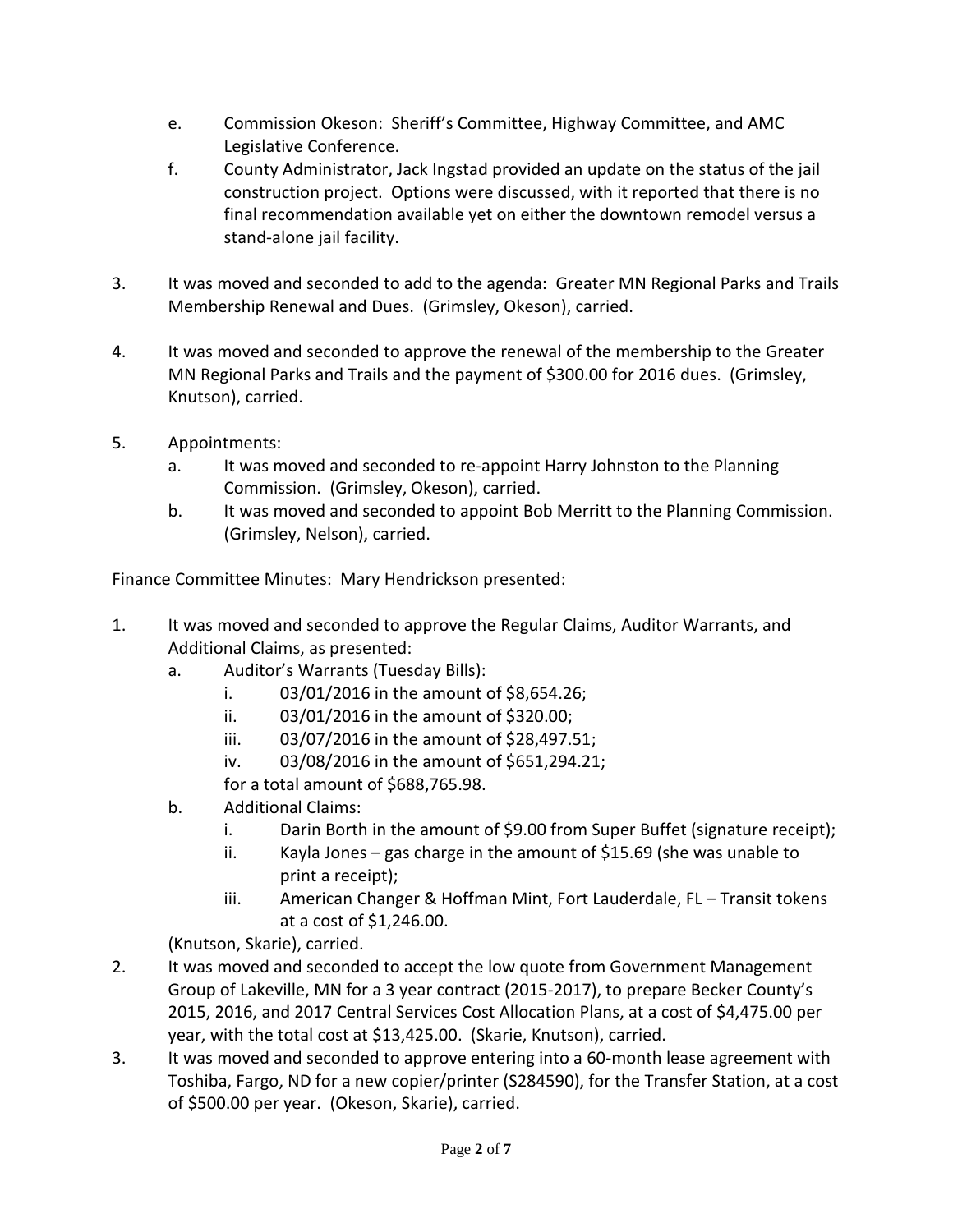- 4. The request for a shared copier/printer for the Planning and Zoning and Environmental Services Departments was tabled until the next Board meeting.
- 5. It was moved and seconded to approve the request from Steve Skoog, Environmental Services Director, to cover the costs associated with his continuing education requirements to maintain the Senior Accredited Minnesota Assessor (SAMA) licensure, at a cost of \$570.00, plus lodging, food, and mileage. (Knutson, Skarie), carried.
- 6. It was moved and seconded to approve the renewal of the Annual Maintenance Agreement for all the ESRI products used for Becker County's GIS system, at a cost of \$10,300.00 and for the LINK Web application, at a cost of \$2,650.00. (Knutson, Okeson), carried.
- 7. It was moved and seconded to approve the purchase of two (2) new Tablet Computers/ Accessories for new social workers at Human Services, at a cost of \$1,163.08 per unit, for a total cost of \$2,326.16, using Minnesota State contracting pricing. (Skarie, Knutson), carried.

Auditor-Treasurer: Mary Hendrickson presented:

- 1. Licenses and Permits:
	- a. It was moved and seconded to approve the Wine/Strong Beer License Renewal for Ella Marie's Café & Collectibles – Ella Marie's LLC – Cormorant Township (No Strong Beer). (Okeson, Knutson), carried.
	- b. It was moved and seconded to approve the On-Sale (Includes Sunday Sales) Liquor License Renewal for Resort Management Corp. – Forest Hills Golf & RV Resort – Audubon Township. (Skarie, Knutson), carried.
	- c. It was moved and seconded to approve the On/Off Sale (Includes Sunday Sales) Liquor License Renewal for Curley's on Cotton Lake, Inc. – Erie Township. (Okeson, Skarie), carried.
	- d. It was moved and seconded to approve the 3.2 On/Off License Renewal for Loon Echo Inc./Elbow Lake Store & Bar – Round Lake Township. (Knutson, Grimsley), carried.
	- e. It was moved and seconded to approve the New On-Sale (Includes Sunday Sales) Liquor License for T&J Randy's, Inc. – DBA Randy's – Lake Eunice Township. (Okeson, Skarie), carried.
	- f. It was moved and seconded to approve the New Tobacco License for T&J Randy's, Inc. – DBA Randy's – Lake Eunice Township. (Okeson, Knutson), carried.

Sheriff: Sheriff Todd Glander presented:

1. It was moved and seconded to approve the purchase of one (1) Motorola APX6000 Mobile Squad Radio with 09 Control Head, at a cost of \$5,593.75. (Okeson, Knutson), carried.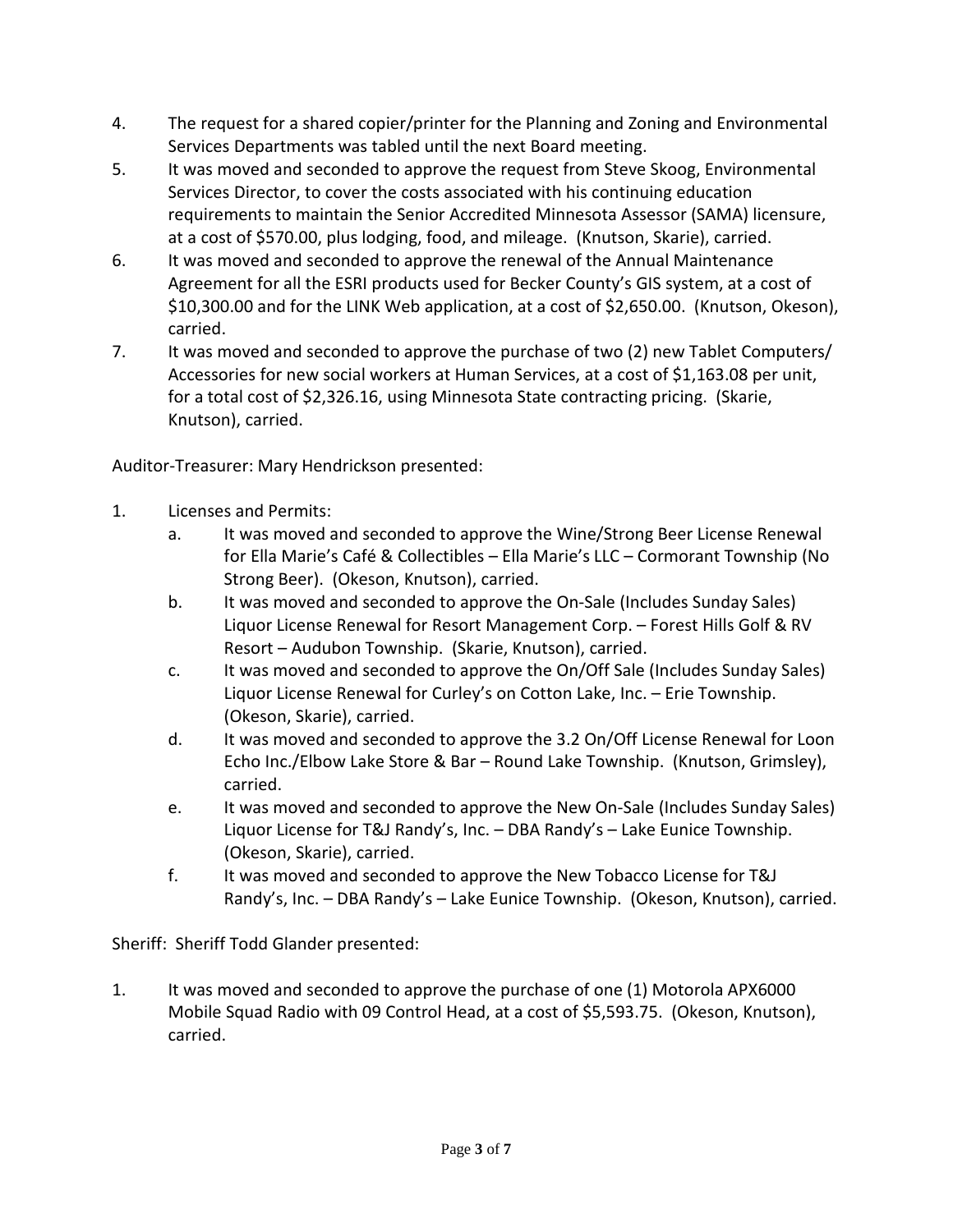- 2. It was moved and seconded to accept the low quote from Swanson's Repair, Detroit Lakes, MN for the purchase of two (2) Midwest Stihl Chainsaws for Sentence-to-Serve work, at a cost of \$279.95 each, and at a total cost of \$503.91. (Okeson, Knutson), carried.
- 3. It was moved and seconded to purchase two (2) Microsoft Surface Pro 4 notebooks and covers, at a total cost of \$2,006.18. (Knutson, Okeson), carried.

MN Department of Natural Resources (DNR): Mandy Erickson, Detroit Lakes Fisheries Office presented:

1. It was moved and seconded to approve Resolution 03-16-2F, as presented, to approve the MN DNR proposed State Land - Aquatic Management Area (AMA) acquisition (Parcel 15 -Bad Medicine Lake – AMA 00304) for Parcel Numbers 12-0207-000 and 12-0208- 001. (Skarie, Nelson), carried.

Becker County Food Pantry - Presentation of LMCBay (Labor Management Committee) Auction Donation: Dick Goodmanson, Safety Director, presented:

1. The commissioners presented Becker County Food Pantry Director, Jack Berenz, a check in the amount of \$2,051.00 for the food pantry, collected from the recent employee fundraiser event, the LMCBay Auction.

Human Services: Director, John Dinsmore, and Denise Warren presented:

- 1. Denise Warren was introduced as the new acting Interim Director of Human Services.
- 2. It was moved and seconded to approve Resolution 03-16-2E, to hire one (1) full-time Nutrition Coordinator through the Merit System, due to an internal promotion, and if this creates a Registered Nurse vacancy, to fill that vacancy through the Merit System list. (Grimsley, Skarie), carried.
- 3. It was moved and seconded to approve the following training requests, as presented:
	- a. Ranae Niemi, R.N., Community Health "Under One Roof Emergency Preparedness" Training on May 17-18, 2016 in Duluth, MN;
	- b. Renee Malchow, Kris Bausman, and Ronda Stock, Community Health "Managing Challenging Patient & Family Behaviors" Training held on March 8, 2016 in Fargo, ND;
	- c. Janis Weets, L.P.N., Community Health Mandatory IPI (Immunization Practices Improvement) Annual Program Training on April 5, 2016 in Fergus Falls, MN;
	- d. Shannon Funk, Human Services MAXIS New Mentor Training on April 26, 2016 in St. Paul, MN.

(Grimsley, Skarie), carried.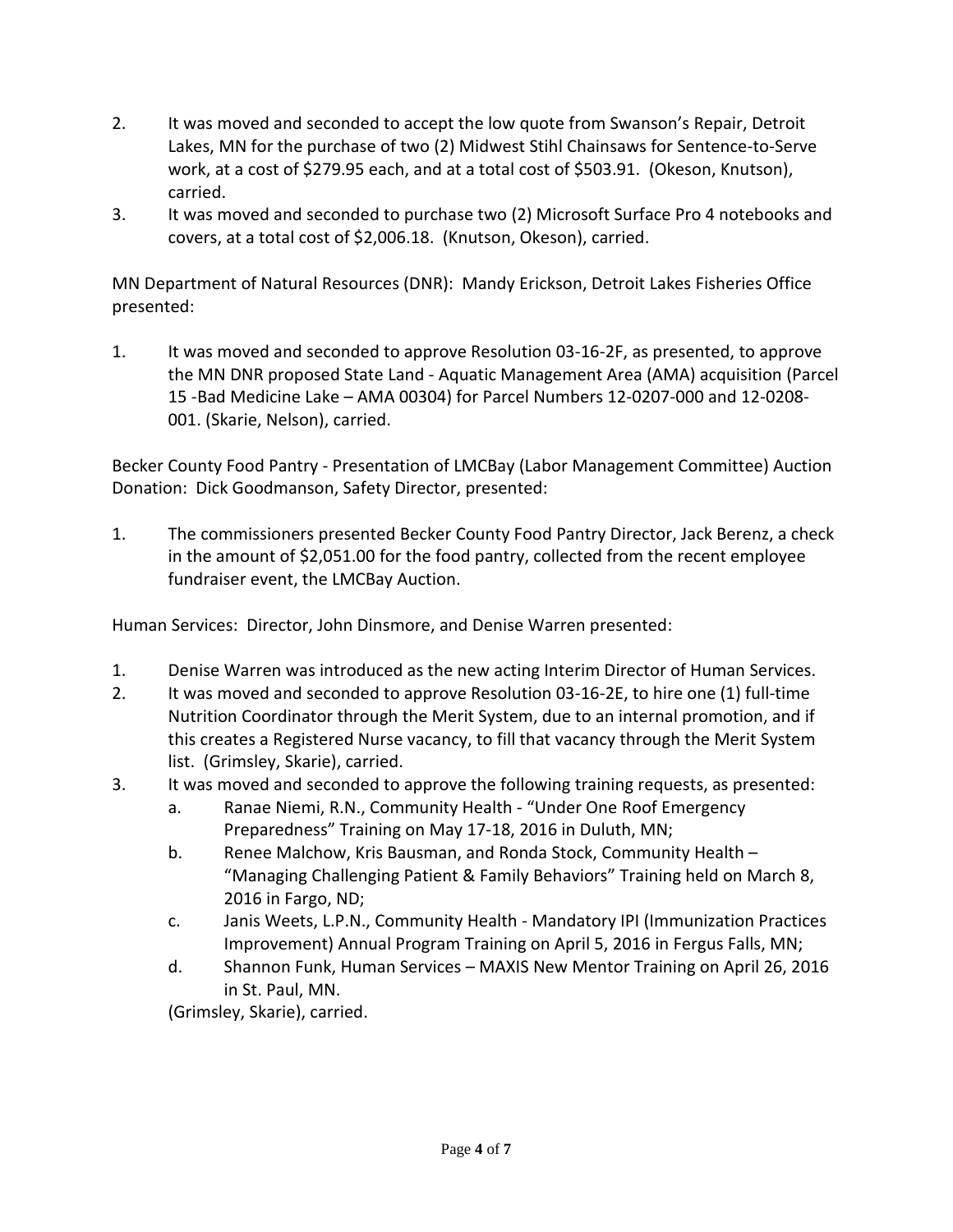- 4. It was moved and seconded to approve the submission of the Becker County Human Services Request for Qualifications (RFQ) to the public, for the solicitation of service providers to provide Behavioral Health and Social Service Programs to Adults and Children in Becker County; and with final review by the Human Services Committee. (Grimsley, Skarie), carried.
- 5. It was moved and seconded to approve the Human Services claims for Human Services, Community Health, and Transit, as presented. (Skarie, Okeson), carried.

Natural Resources Management: John Vaida presented:

- 1. Chair Nelson reported that outside sources will be assisting with the interview process for the NRM Supervisor position, to include the MN DNR, and anticipates the position being filled soon.
- 2. It was moved and seconded to approve the 2016 Timber Auction List, as presented, and to set the date of the 2016 Timber Sale Auction for Friday, April 22, 2016 at 10:00 a.m.. (Okeson, KInutson), carried. It was noted that tracts could be removed from the list yet, if feasible, and if done in a timely fashion. It was also suggested that the "Timber Auction List" be reviewed by the NRM Committee, prior to being sent out to the public.
- 3. It was moved and seconded to approve the request for a refund for Timber Permit: 13-09A, to Olson Logging, Bagley, MN, in the amount of \$9,864.21, due to the site being inaccessible for harvest due to wet conditions. (Grimsley, Knutson), carried.
- 4. It was moved and seconded to approve the request from Kimball's Logging, Inc., Park Rapids, MN for a free one-year extension on Timber Sale 14-09, as the site was not harvestable due to the mild winter. (Knutson, Okeson), carried.

Planning and Zoning: Deb Moltzan presented:

- 1. Deb Moltzan provided an overview of the 6-Year Comparison Report for 2010-2015 for Planning and Zoning Department activity in regards to applications, permits, and fees received.
- 2. It was moved and seconded to concur with the Planning Commission (March 7, 2016), to approve the request by Randy Gravelle, for a Conditional Use Permit (CUP), as submitted, to allow the sale and extraction for material/black dirt for the project located at 25575 Brolin Beach Road in Detroit Township, due to the request meets the criteria of the Ordinance and would not be detrimental to the surrounding area. (Skarie, Okeson), carried.
- 3. Discussion was held in regards to the request from the Cornerstone Land Company to approve a zone change from Agricultural to Residential, for the project located at North Fox Lake, in Lakeview Township for 3.18 acres. A number of people spoke in reference to the project including Jack Misson, resident of Fox Lake; Willis Mattison; Scott Walz of Meadowland Surveying; Mark Schultz, owner of Cornerstone Land Company, and Tera Guetter, District Administrator for the Pelican River Watershed District.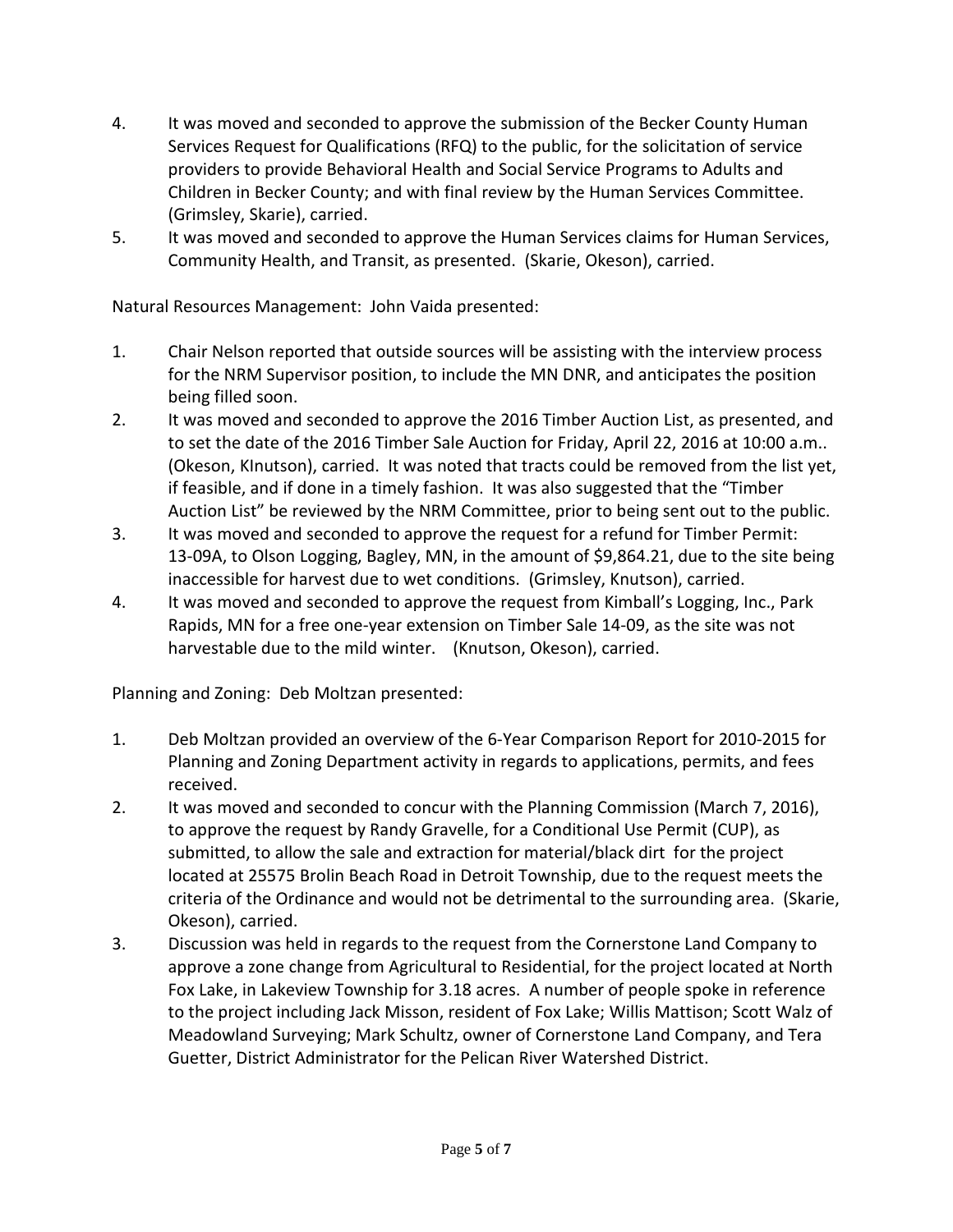It was moved and seconded to concur with the Planning Commission (March 7, 2016), to approve the request by Cornerstone Land Company, to approve a zone change from Agricultural to Residential for 3.18 acres, for the project located at North Fox Lake land in Lake View Township, in the S/W corner of the property, with the remainder of the property to remain zoned Agricultural, due to the request meets the criteria of the Ordinance and would not be detrimental to the surrounding area. (Knutson, Skarie), carried.

- 
- 4. It was moved and seconded to approve the amendments to the Becker County Zoning Ordinance, as follows:
	- a) To amend Chapter 3, Section 1, Subject Matter: Non-conformities of certain classes of property; to add this section, as presented: Non-Conforming Structures and Uses Allowed to Continue, in order to bring the Ordinance in compliance with MN State Statute 394.36;
	- b) To amend Chapter 3, Section 8, Paragraph C, Subject Matter: to remove this paragraph to be in compliance with the addition of Chapter 3, Section 1.1.;
	- c) To amend Chapter 3, Section 5, Subject Matter: to amend this paragraph, as presented, to be in compliance with the addition of Chapter 3, Section 1.1. (Knutson, Skarie), carried.
- 5. It was moved and seconded to approve the amendment to the Becker County Zoning Ordinance; to amend Chapter 10, Definitions, Subject Matter: to add a definition for Buffer; Buffer, Natural; Expansions of Non-Conforming Structures; and Habitable Residential Dwelling, as presented. (Okeson, Knutson), carried.
- 6. It was moved and seconded to approve the amendment to the Becker County Zoning Ordinance; to amend Chapter 7, Section 22, Paragraph C – Mass Gathering Fees, Subject Matter: to remove the dollar amount of the license and bond and replace with phrase "amount set by the County Board of Commissioners". (Knutson, Grimsley), carried.
- 7. It was moved and seconded to table the request to amend the Becker County Zoning Ordinance, to Amend Chapter 7, Section 6, Paragraph B, Subject Matter: to add additional conditions that must be followed in order for extraction sites to be exempt from a conditional use permit, to allow time for rewording of the Ordinance, as discussed. (Okeson, Skarie), carried.
- 8. It was moved and seconded to amend the Becker County Zoning Ordinance; to Amend Chapter 7, Section 6, Paragraph E, Subject Matter: to make existing language consistent within the paragraph ("may" instead of "shall"). (Knutson, Okeson), carried.
- 9. It was moved and seconded to table the requests to amend the Becker County Zoning Ordinance, to Amend Chapter 3, Section 8, Paragraph B, Subject Matter: to amend setback average plus twenty (20) feet to setback average plus ten (10) feet; as well as the request to Amend Chapter 5, Section 2, Paragraph C, Subject Matter: to amend setback average plus twenty (20) feet to setback average plus ten (10) feet. (Skarie, Grimsley), carried. It was recommended that these requests be brought back to the Board for further discussion at the next Board of Commissioners meeting and at a future board meeting for consideration and approval.
- 10. The next informational meeting is scheduled for Wednesday, April  $6<sup>th</sup>$  at 8:00 a.m. in the Third Floor meeting room of the Courthouse.